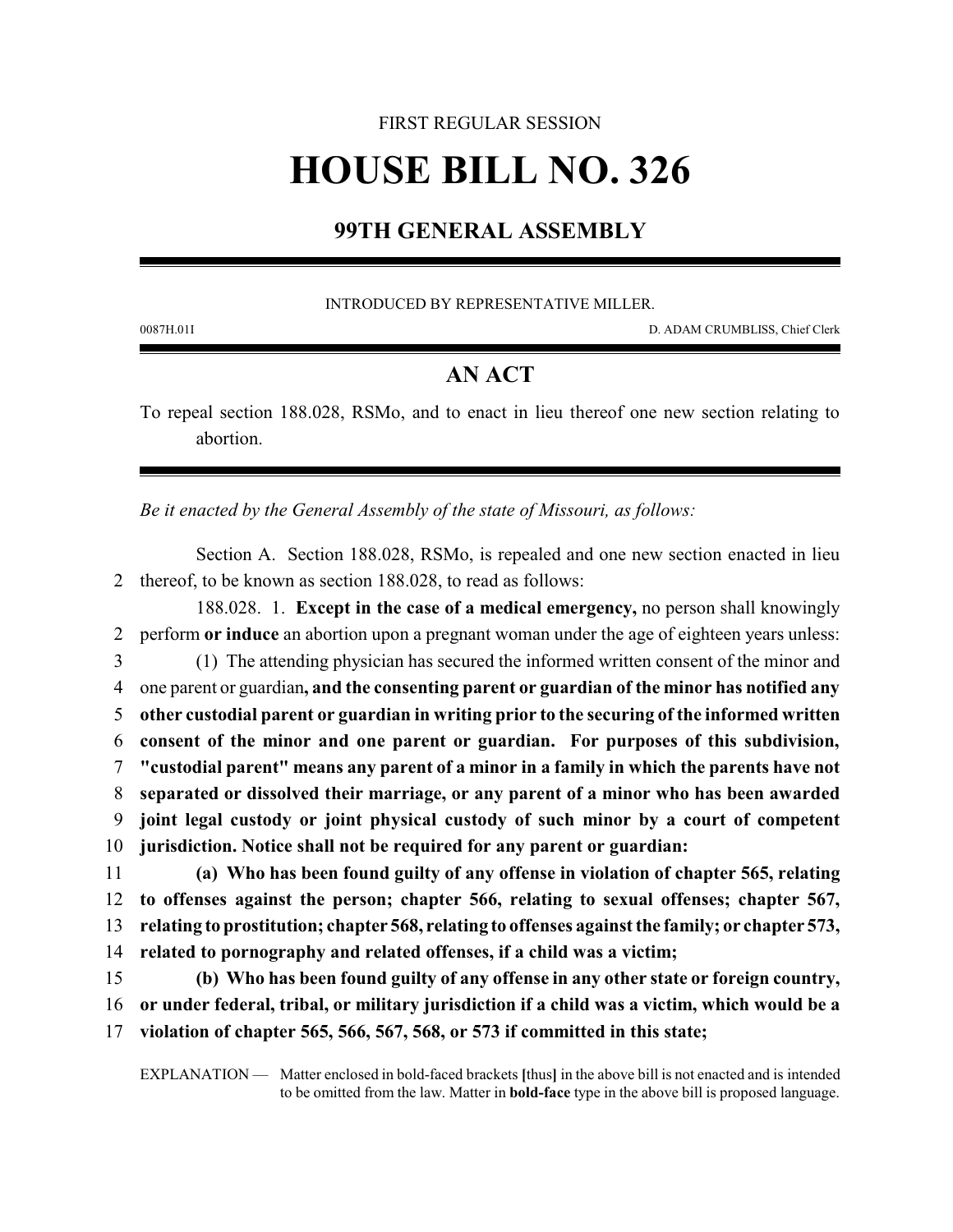HB 326 2

 **(c) Who is listed on the child abuse or neglect central registry under sections 210.109 to 210.183 or on the sexual offender registry under sections 589.400 to 589.425;**

 **(d) Against whom an order of protection has been issued, including a foreign order of protection given full faith and credit in this state under section 455.067;**

 **(e) Whose custodial, parental, or guardianship rights have been terminated by a court of competent jurisdiction; or**

 **(f) Whose whereabouts are unknown after reasonable inquiry, who is a fugitive from justice, who is habitually in an intoxicated or drugged condition, or who has been declared mentally incompetent or incapacitated by a court of competent jurisdiction**; or

 (2) The minor is emancipated and the attending physician has received the informed written consent of the minor; or

 (3) The minor has been granted the right to self-consent to the abortion by court order pursuant to subsection 2 of this section, and the attending physician has received the informed written consent of the minor; or

 (4) The minor has been granted consent to the abortion by court order, and the court has given its informed written consent in accordance with subsection 2 of this section, and the minor is having the abortion willingly, in compliance with subsection 3 of this section.

 2. The right of a minor to self-consent to an abortion under subdivision (3) of subsection 1 of this section or court consent under subdivision (4) of subsection 1 of this section may be granted by a court pursuant to the following procedures:

 (1) The minor or next friend shall make an application to the juvenile court which shall assist the minor or next friend in preparing the petition and notices required pursuant to this section. The minor or the next friend of the minor shall thereafter file a petition setting forth the initials of the minor; the age of the minor; the names and addresses of each parent, guardian, or, if the minor's parents are deceased and no guardian has been appointed, any other person standing in loco parentis of the minor; that the minor has been fully informed of the risks and consequences of the abortion; that the minor is of sound mind and has sufficient intellectual capacity to consent to the abortion; that, if the court does not grant the minor majority rights for the purpose of consent to the abortion, the court should find that the abortion is in the best interest of the minor and give judicial consent to the abortion; that the court should appoint a guardian ad litem of the child; and if the minor does not have private counsel, that the court should appoint counsel. The petition shall be signed by the minor or the next friend;

 (2) A hearing on the merits of the petition, to be held on the record, shall be held as soon as possible within five days of the filing of the petition. If any party is unable to afford counsel, the court shall appoint counsel at least twenty-four hours before the time of the hearing. At the hearing, the court shall hear evidence relating to the emotional development, maturity, intellect